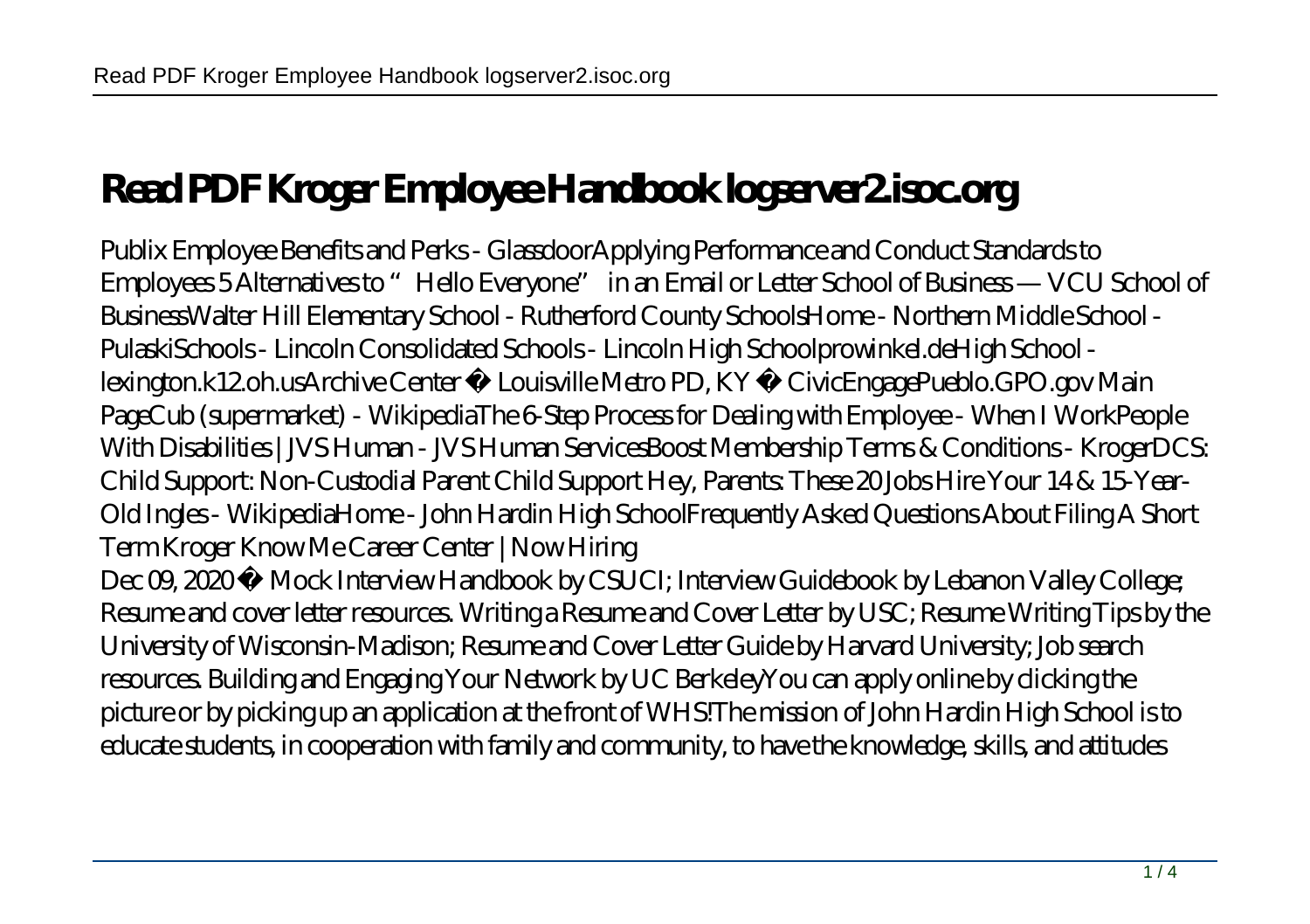necessary to achieve their potential as socially-responsible life-long learners in a diverse and changing society.All Kroger Employees are held to the same policies, procedures, and rules as listed in the General Office Associate Handbook; specifically, refer to the sections titled "Kroger Plus Card Associate Program" and "Kroger Plus Card Employee Policy". Please contact the Human Resources Department if you'd like to obtain a copy of the Supports Coordination. The JVS LIFE & Bridges program helps people pursue their interests, live more independently and make important decisions by linking them with needed services in Oakland and Wayne Counties.Non-Custodial Parent Child Support Payments Check or Money Order. Payments by personal check, money order, cashier's check or certified check should be made payable to the Indiana State Central Collection Unit (INSCCU) and mailed to:. Indiana State Central Collection UnitApr 12, 2022 · walgreens employee handbook 2019. Dental: Choose from four plan levels ranging from a basic-only option to plans with orthodontia and other major service. Walgreen Health and Welfare Plan. discontinue.Kroger employee handbook 2019 pdf Find a Doctor.May 30th, 2019 - Bimbo Bakeries USA Inc The Employee Handbook provides that b …Family Survey Parents and guardians you are invited to participate in a paid survey about student health. This anonymous survey should take about 5-7 minutes. For completing the survey, you will be sent a \$5 Walmart e-gift card. This survey will help assess and improve health services at your student' school.Find help with housing, student loans, money management, and more. Available as printed copies. Half-page, double-sided English or Spanish.Apr 04, 2008 · Vision: College/Career Readiness for ALL. Mission/Purpose: E – Engaged and Active Learners. P – Problem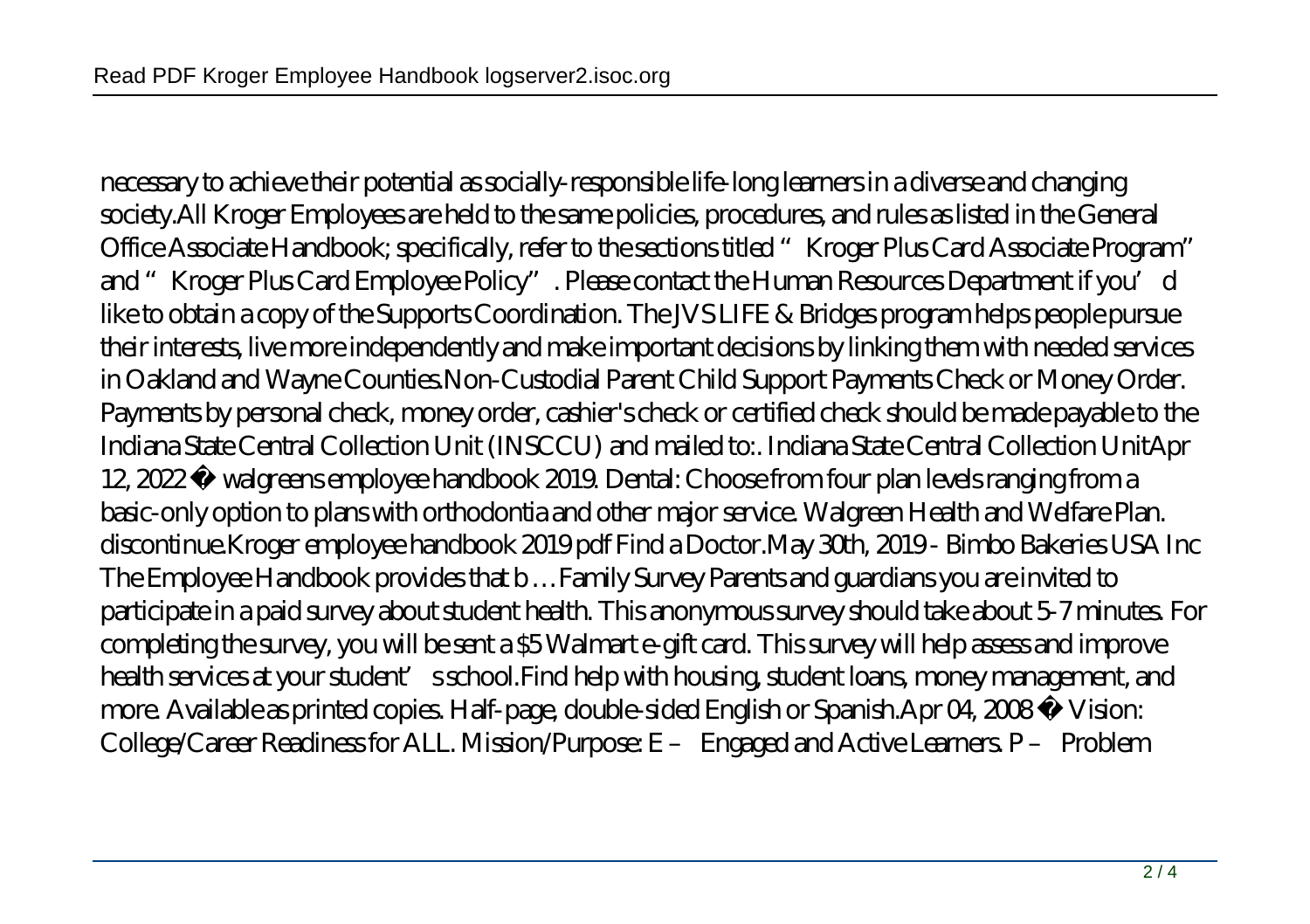Solvers. I – Interested and Motivated Students. C – Creative & Critical Thinkers, Collaborators, and CommunicatorsIngles Markets, Inc. (stylized as ingles) is an American supermarket chain based in Black Mountain, North Carolina. As of September 2021, the company operates 198 supermarkets in the Southeastern United States. The company is listed on the NASDAQ under the ticker symbol IMKTA and is part of the Global Select Market tier of trading.. As an adjunct to its supermarket …Feb 16, 2021 · Kroger & affiliates. Hires baggers or stockers with a proper work permit as young as 14. McDonald's. Select locations hire crew members as young as 14. He is now a year-round employee, is able to earn sick time, and additional certifications and licenses are covered as well. Additionally, upon turning 18, if he attends a local college and Cub Foods began operations in Colorado in 1986, but shuttered their nine stores in 2003; Kroger acquired some of the former locations. Cub once had a presence in Wisconsin, Iowa, Nebraska, and Michigan as well. A store in Ames closed in 2010, ending the chain's time in Iowa. The last Wisconsin store closed in 2012.Choose the drop down menus to view archived documents. Select the All Archive Items drop down or use the search feature to access older documents. Sep 03, 2008 · A core function for any supervisor is managing employee performance. Performance management, if done effectively, can help avoid discrimination, in addition to furthering an employer's business objectives. The Kroger Co., 264 F. Supp.2d 1221, 1229 & n.4 (employer' shandbook emphasized the importance of punctuality, it instituted a Health (5 days ago) Kroger Employee Handbook. Posted: (10 days ago) kroger know me career center Now Hiring Brandfolder is a leading … Job Description Druglist.info . Jobs View All Jobs . Careers - The Kroger